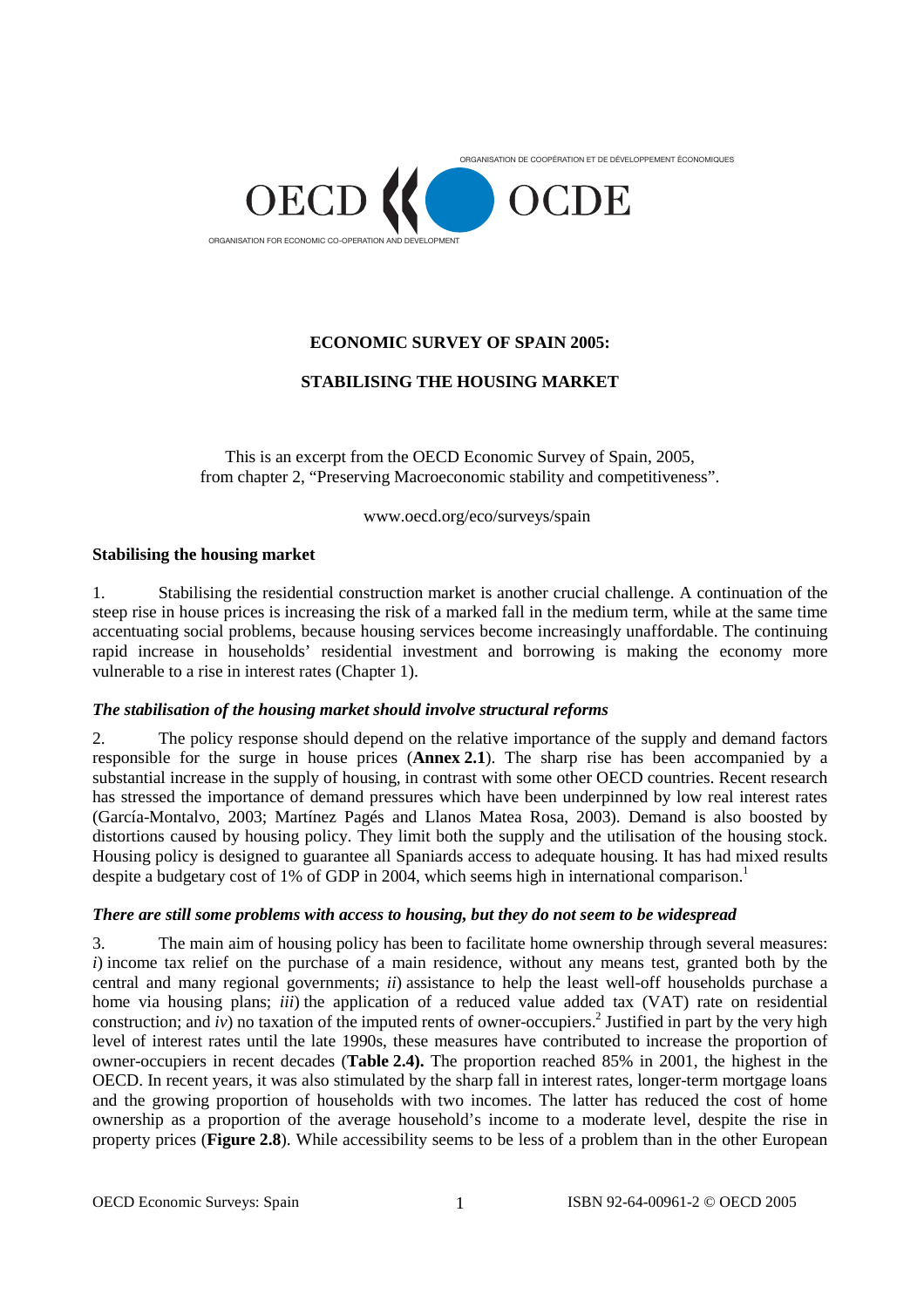countries for a large part of the population,<sup>3</sup> difficulties persist for less well-off population groups (Pareja and San Martin, 2003) and the problem varies a great deal from region to region (CES, 2003) (**Box 2.3**).

|                   | % of the stock of main residence |        |       | <b>Dwellings</b>         | 1991                                   |
|-------------------|----------------------------------|--------|-------|--------------------------|----------------------------------------|
|                   | Owner-<br>occupied               | Rented | Other | per 1 000<br>inhabitants | Vacant dwellings<br>(% of total stock) |
| Spin <sup>1</sup> | 84.8                             | 10.1   | 5.1   |                          |                                        |
| Census 2001       | 82.0                             | 11.5   | 6.5   | 510                      | 15.5                                   |
| Census 1991       | 78.3                             | 15.2   | 6.5   | 436                      | 14.8                                   |
| Census 1981       | 73.1                             | 20.8   | 6.1   | 390                      | 16.3                                   |
| Austria           | 55.3                             | 37.3   | 7.4   | 465                      | 4.6                                    |
| Belgium           | 73.9                             | 23.4   | 2.7   | 456                      | $\cdot$ .                              |
| <b>Denmark</b>    | 66.6                             | 32.9   | 0.5   | 469                      | 4.8                                    |
| Finland           | 68.1                             | 30.7   | 1.2   | 483                      | 6.9                                    |
| France            | 63.4                             | 31.3   | 5.2   | 477                      | 7.2                                    |
| Germany           | 43.8                             | 52.6   | 3.6   | 473                      | 1.8                                    |
| Ireland           | 81.9                             | 16.5   | 1.6   | 358                      | $\cdots$                               |
| Italy             | 76.2                             | 17.5   | 6.3   | 459                      | 7.2                                    |
| Netherlands       | 55.3                             | 44.0   | 0.7   | 416                      | 2.2                                    |
| Portugal          | 66.7                             | 23.5   | 9.8   | 489                      | 10.5                                   |
| Sweden            | 59.8                             | 40.1   | 0.1   | 483                      | 0.4                                    |
| United Kingdom    | 71.8                             | 26.8   | 1.4   | 433                      | 4.5                                    |
| EU average        | 64.2                             | 31.9   | 3.9   | 468                      | $5.0^2$                                |
|                   |                                  |        |       |                          |                                        |

### **Table 2.4. Tenure and availability of housing**  2001

1. Eurostat source.

2. Unweighted average of the above European countries for which data are available.

Source: Banco Bilbao Vizcaya Argentaria (BBVA), Situación Inmobiliaria (various issues) and Eurostat, New Cronos database, September 2004.



**Figure 2.8. Indicators of housing accessibility** 

1. These indicators show the efforts (relative to the annual income, gross and net of tax) required for the reimbursement of a 15-year mortgage, to finance 80% of the acquisition cost of a 93.5  $m^2$  dwelling.

2. Number of annual incomes to afford a house. Source: Ministerio de Fomento and Bank of Spain.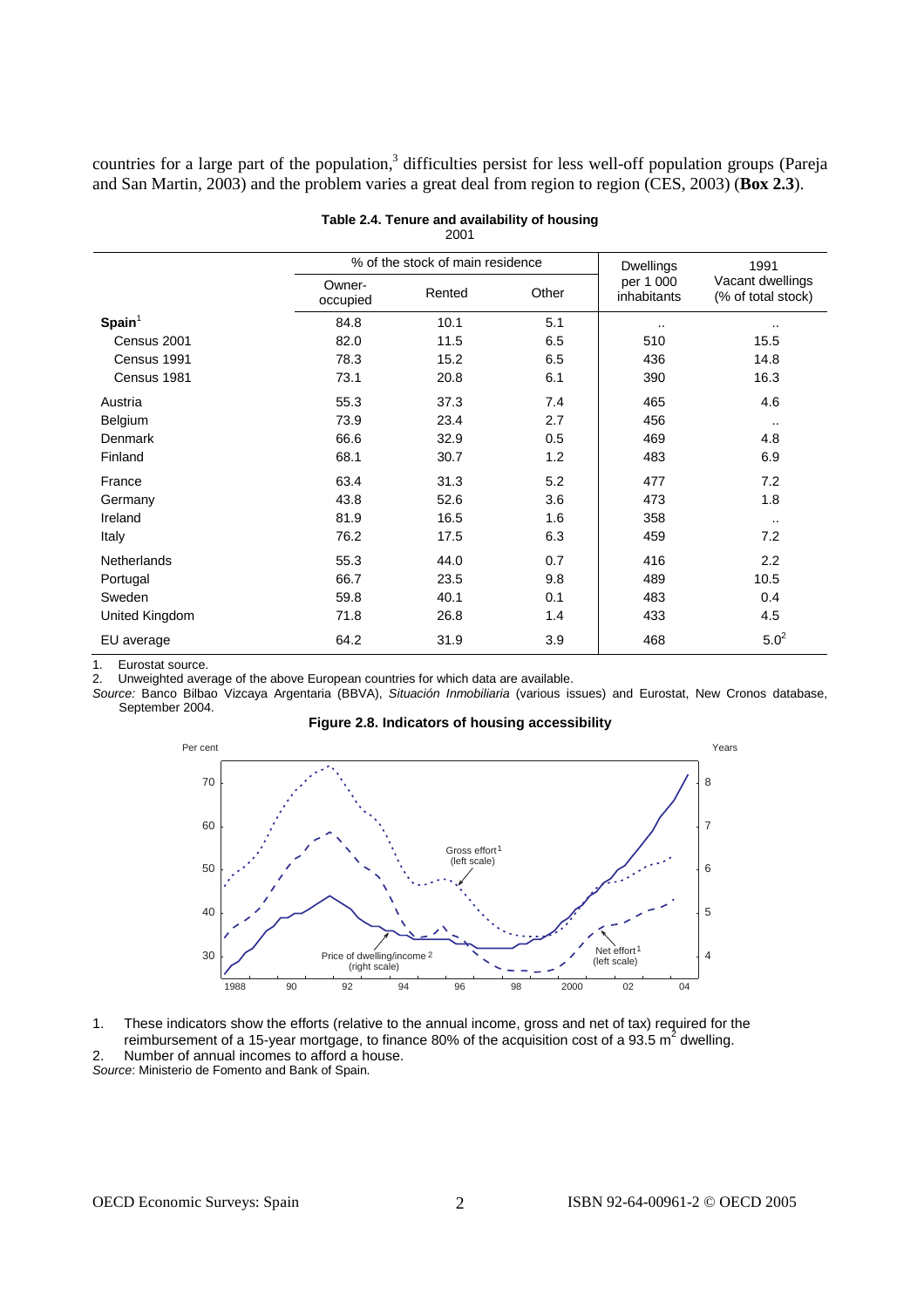#### **Box 2.3. Low-cost housing policy seems ineffective**

Low-cost housing policy consists mainly in building subsidised houses which are then sold to poorer households, contrary to most other OECD countries which have developed a sector of subsidised rented dwellings. The problems that households with modest incomes face in gaining access to the housing market have worsened in recent years in Spain partly as a result of the reduction in the construction of subsidised housing. After falling by half between the 1980s and the first half of the 1990s, the supply of this sort of accommodation has remained low, accounting for only some 10% of total annual housing construction. Because the bulk of this type of property is built by the private sector, the increase in real estate prices makes such projects less attractive to promoters, which results in a crowding out effect when the market overheats. In addition, the high budgetary cost of subsidised housing also tends to impede its expansion, with the result that strong demand has given rise to frequent irregularities in the way such homes are allocated to the targeted population: for example, sales sometimes take place at above the recommended price or such homes are purchased as secondary residences (Rodríguez López, 2004). The effectiveness of these measures is also called in question by the lack of control over subsequent transactions of low-cost housing (López-García, 2003). The construction and sale of low-cost homes are not a very effective way of solving the issue. Government assistance takes account of households' current income rather than their permanent income, and its irreversibility makes it impossible to adapt to changes in situation or to household's often transitory needs (Ruiz and San Martín, 2004).

Furthermore, the stock of subsidised rented dwellings is too small to meet demand. In the early 2000s, it accounted for just 6.3% of all main residences, compared with 13.7% for the European average, while the number of low-cost dwellings being rented covered only 35.4% of poor households, as against 72.8% on average in Europe (Pareja and San Martin, 2003). The low supply of low-rent housing,<sup>1</sup> is liable to cause growing problems in the future, because of the probable rise in captive demand for this type of accommodation due to the increase in immigration. Seventy per cent of immigrants rent their homes and most of them live in large towns where real estate prices are the highest (CES, 2003).

1. According to the 2002-05 housing plan, only a little over 10% of subsidised housing construction was intended for rental in 2003.

### *Measures to encourage home ownership push prices up,…*

4. Tax incentives in favour of home ownership have contributed to stimulate housing demand and to push prices up. As shown by van den Noord (2005), tax incentives for house purchases can also reinforce house price volatility (**Figure 2.9**). According to Domínguez Martínez (2004), income tax deductions reduce the effective interest rate by 2 percentage points on average and real after-tax interest rates have been negative since 1999. The scale of the subsidy, which varies with the size of the loan, the depreciation rate and the level of interest rates, allows buyers to increase their borrowing and the price of the home purchased by 15% to 20%. In view, however, of the strong pressure of demand and the rigidity of housing supply, it is likely that these tax deductions are largely capitalised into prices. López-García (2003) estimates that, without these concessions, property prices would fall by between 15% and 30%.

\_\_\_\_\_\_\_\_\_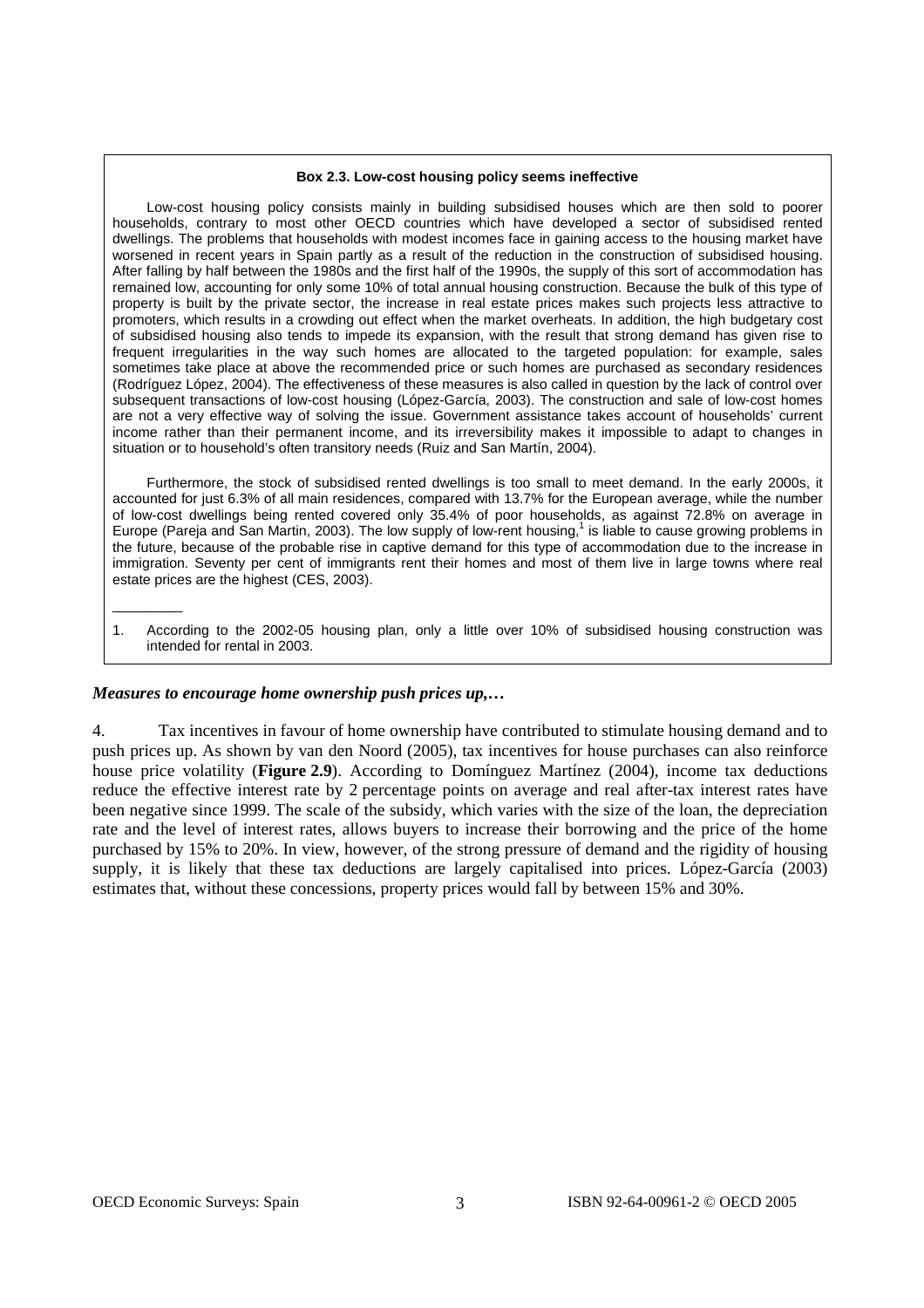#### **Figure 2.9. Correlation between the tax wedge and variability of house prices**

Per cent



- 1. Root mean square deviation of real house price from trend, 1970-2001.
- 2. Difference between after-tax and pre-tax real interest rate on mortgage loans; 1999 tax rules, interest rates and inflation.

Source: P. van den Noord (2005), "Tax Incentives and House Price Volatility in the Euro Area: Theory and Evidence", Économie Internationale, CEPII (Centre d'études prospectives et d'informations internationales), Paris, forthcoming.

### *… their redistributive effect is debatable and they tend to distort resource allocation*

This assistance can hardly be justified by positive externalities and their redistributive effect is debatable. As these tax deductions probably increase house prices, they result in a redistribution in favour of owners and hence between young and older people. Taking a longer-term perspective, they also create distortions by channelling a large share of savings into construction instead of other, more productive activities. According to Domínguez Martínez (2004), the taxation of real estate purchases and financing, measured on a net basis, amounts to only some 5% of the purchase price and is even negative if only central government taxes are included. The low level of taxation compared with other investments undermines the neutrality of the tax treatment of saving, a phenomenon accentuated by the tax relief on capital gains from selling main residences. Those older than 65 years benefit from this in particular (Antón Perez, 2003). All told, the tax system makes investing in property especially attractive to build up and transfer wealth, but it distorts resource allocation, as illustrated by the large share of this sector in the economy.

## *The effect of demand pressures on prices is exacerbated by the rigidity of housing supply*

Demand pressures on prices are accentuated by supply rigidities. The rise in the cost of building plots has accounted for a rising share of house prices, mainly because of restrictions by the municipalities regarding the classification of areas that can be built on.<sup> $4$ </sup> Since the mid-1990s there have been various reforms<sup>5</sup> and, according to the Ministry of Housing, the availability of building and developable land is no longer a problem. However, this assessment, which is difficult to confirm because of a lack of statistical information,<sup>6</sup> is not shared by many observers. The latter underline the persistent restrictive role of local governments, which control the supply of building land and are interested in keeping prices high by using arbitrary criteria to issue building permits since they benefit from the compulsory transfer of 10% of land when it is reclassified as developable. The importance of this phenomenon is however difficult to quantify. In any case, the likely restrictive effect on the supply of building land is reinforced by the length and complexity of the town planning procedures needed to build the necessary infrastructure, such as water and electricity. These procedures, which in the majority of regions are the landowners' responsibility, can last between 7 and 10 years.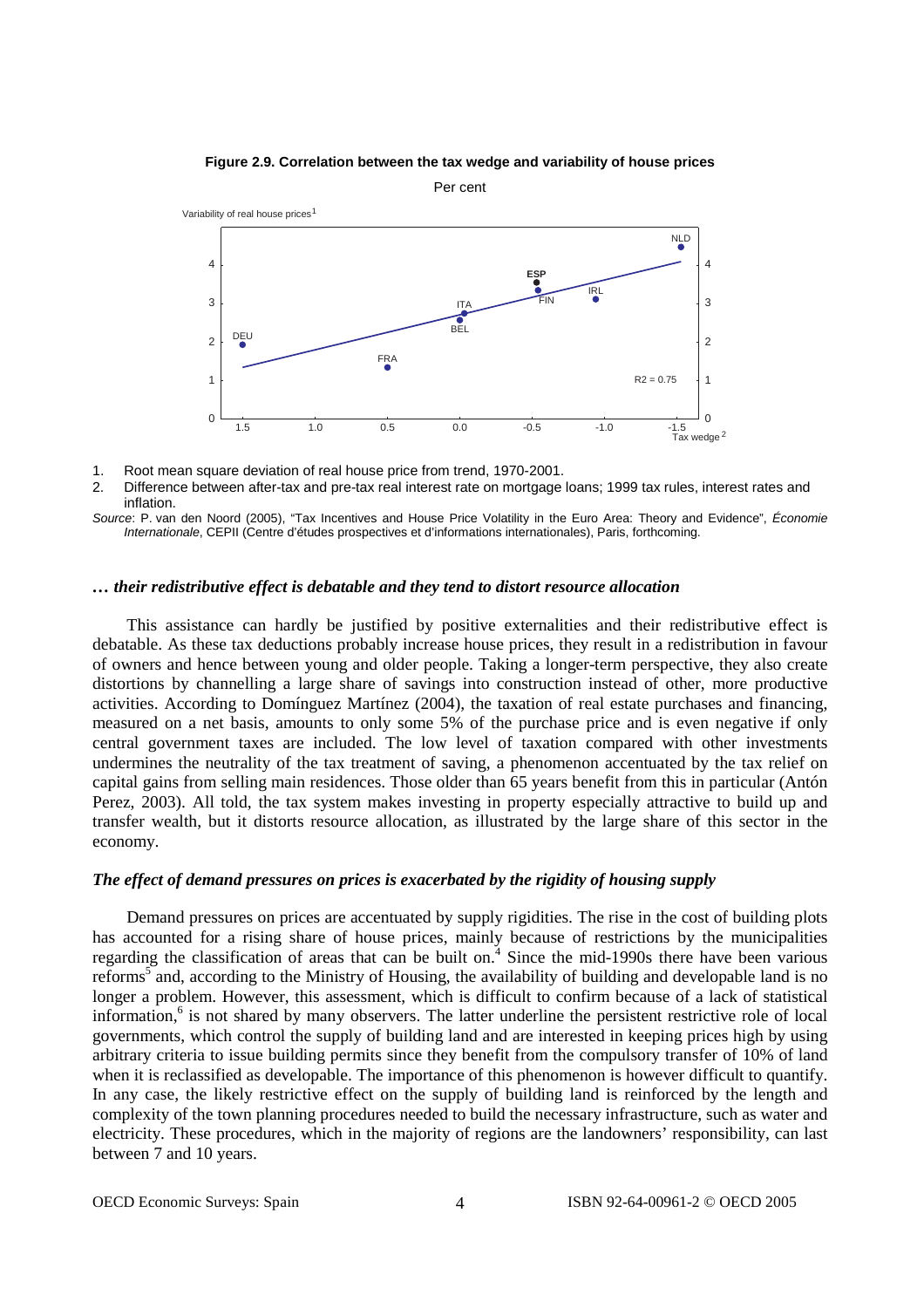## *The private rental market has declined because of weak demand…*

Housing policy is also harming the development of the private rental market. The rental market accounted for only 11½ per cent of the stock of main residences in 2001, which is one-third of the EU average. The trend decline of this market, which was much more marked than in the rest of the OECD because of rental regulations that for a long time were tilted in favour of tenants (García-Montalvo, 2003), was not halted by the 1985 reforms.<sup>7</sup> The private rental market is still suffering from a chronic shortage of demand due, in part, to the tax deductions for house purchases. Because of them, non-captive demand from households with sufficient resources to choose the type of housing they want is turning into a decision to purchase. The discounted present value of the assets accumulated by a household buying a home very soon outstrips the capital built up by a tenant who systematically invests on the financial market the saving resulting from the difference between his rent and what he would have spent on a house purchase (OECD, 2003). This strengthens the public's traditionally negative attitude towards renting, which is seen as "a waste", and thus pushes private sector rentals down.

## *… and the supply of rental accommodation restricted by regulatory impediments*

Private rental supply is also small, despite the large share of real estate in households' wealth (Chapter 1), due among other factors to the high underlying returns on investment if one allows for capital gains.<sup>8</sup> The result is a very large number of unoccupied homes. They account for some 14% of the total housing stock in 2001, which is about double the total stock of rental accommodation. This proportion is well above the average for other countries **(Table 2.4)**, even though it is probably overestimated. It is partly the result of demographic factors<sup>9</sup> but is due above all to regulatory obstacles which encourage owners to keep their property unoccupied. With rent levels low, the return that owners can obtain from letting their accommodation would seem insufficient to offset the associated costs resulting, in particular, from damage to the premises and the risk of unpaid rents. The relationship between owners and tenants is complicated by the existence of a variety of different legal situations in a small market.<sup>10</sup> Moreover, the actions of the courts are often very slow to resolve flagrant abuses benefiting tenants (Martínez Pagés and Llanos Matea Rosa, 2003). Furthermore, the minimum five-year period for rental contracts, which was introduced in 1994, could well act as a major constraint for investors to sell, particularly when demand is high, which is no doubt why they leave their property unoccupied.

## *Measures have been adopted to resolve the difficulties of the housing market*

To resolve these problems, the government has created a new Housing Ministry, whose resources have surged in 2005 (by 32%). They will be used to increase the subsidies in favour of home purchases by young people with low incomes. These measures come on top of an emergency plan costing  $\epsilon$  1 billion. It has three main objectives:

- *First*, the plan increases the supply of low-cost housing by 65% (from 110 000 to 180 000 homes in 2004), with the maximum price of low-cost dwellings being raised by 4% to make the sector more attractive to private promoters. The bulk of the increase (40 000 houses) is for the rental market.
- The *second* objective is to expand the rental sector by boosting demand and supply. Assistance will be made available to tenants aged under 35 and with limited means for a maximum of two years.11 In addition, subsidies are also being granted to firms and public bodies purchasing property for the purpose of letting it,<sup>12</sup> and also to private individuals letting accommodation for a minimum period of five years so as to cover their insurance costs against unpaid rents and the cost of repairing their property. In 2005, a public rental agency will be set up to ensure the transparency and development of the rental market, while a committee of experts will investigate improvements in the legal relations between tenants and owners.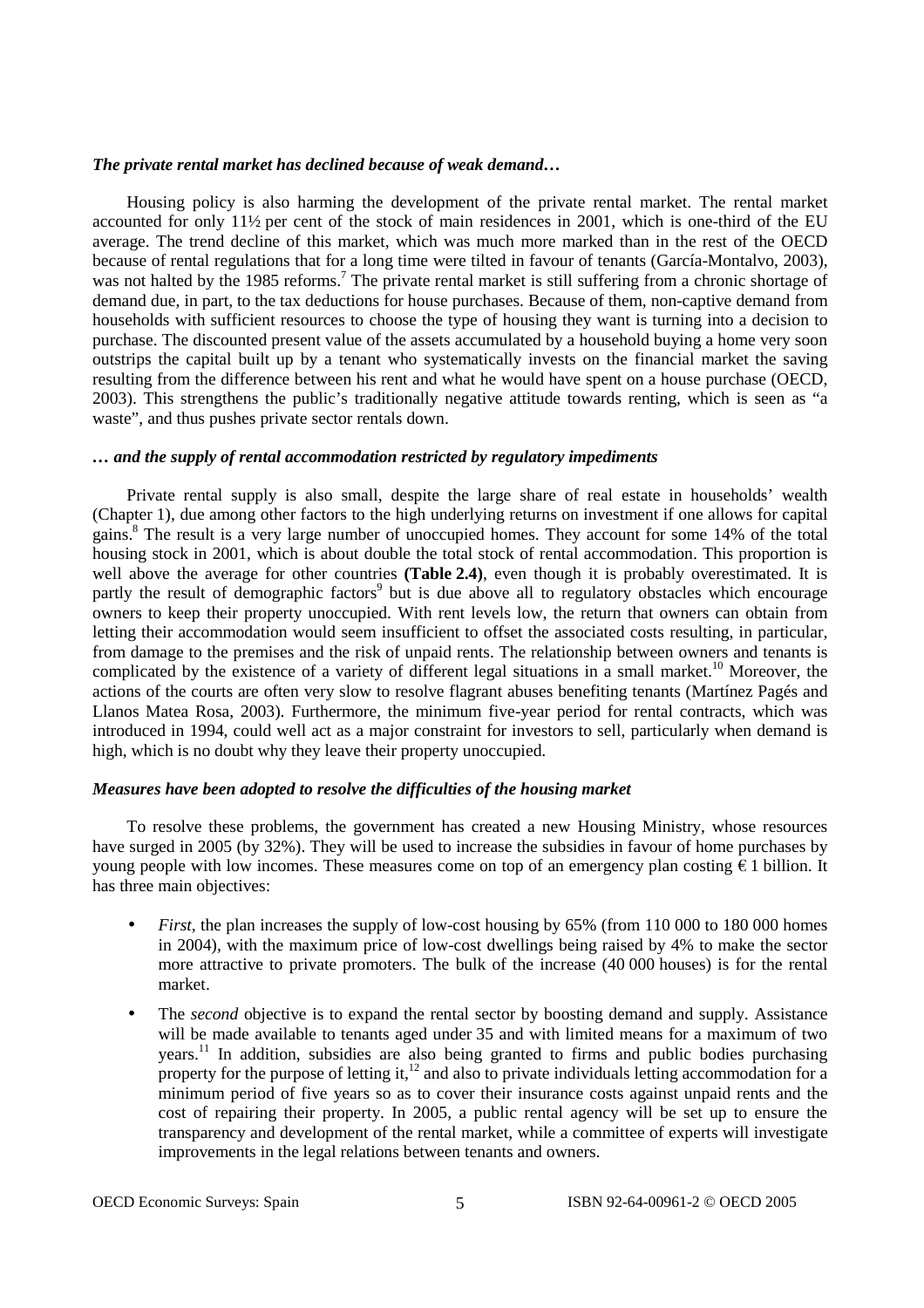• *Third*, to limit the rise in real estate prices the auctioning of public land will be abolished and replaced by "beauty" contests,<sup>13</sup> while an inter-ministerial commission will look into the possibilities of increasing the supply of public land for the construction of subsidised housing.

#### *Assessment*

Although moving in the right direction, these reforms further increase public spending on housing, the opportunity cost of which is high in terms of higher taxation or foregone revenues. They only partially correct the factors distorting the real estate market. The measures adopted under the emergency plan to expand rental demand are inadequate, for example; they only concern captive rental demand and appear to be narrowly targeted on demand by young people to solve the problems of access to housing. An increase in total rental demand is required<sup> $14$ </sup> and this means gradually doing away with home ownership assistance, with its high budgetary cost and tendency to push property prices up. Abolishing this assistance would also improve the allocation of savings, a high share of which is channelled into the construction sector.

While measures to stimulate rental supply are needed, they should focus on eliminating the regulatory obstacles rather than granting further tax expenditure. In this respect, the plan to improve the legal safety of relations between tenants and owners is a sensible initiative which could be supplemented by a reduction in the minimum five-year duration of rental contracts. Once the regulatory framework of rental supply has been improved, the usefulness of the recent tax incentives in attracting private rental supply will need to be reconsidered. On the other hand, the cost-effectiveness of the current system of subsidies to social housing, which still relies largely on selling subsidised housing, should be reassessed. A less costly and more effective way of solving the problems of access to housing for disadvantaged population groups could be for example to let rather than sell subsidised housing. It is important, though, that such measures should be properly targeted, including periodic reassessment of the situation of the beneficiaries (OECD, 2004a). Alternatively, it might be preferable to ease the access of disadvantaged population groups through the introduction of a tenant-based voucher system. This approach would broaden the choice of the beneficiaries and would reduce the risks of creating "ghettos" that develop because of the lack of maintenance of rented houses (Olsen, 2003). In general, a policy that focuses on measures to encourage renting will have beneficial effects not just on the housing market, but also on workers' geographic mobility, which is currently very limited. Taken as a whole, these measures should reduce public expenditure on housing and ought to be accompanied by the relaxation of town-planning regulations. Removing the compulsory transfer of 10% of building land to the municipalities should also be considered in the context of a local tax reform (Chapter 4) to eliminate the incentive of the municipalities to keep prices high.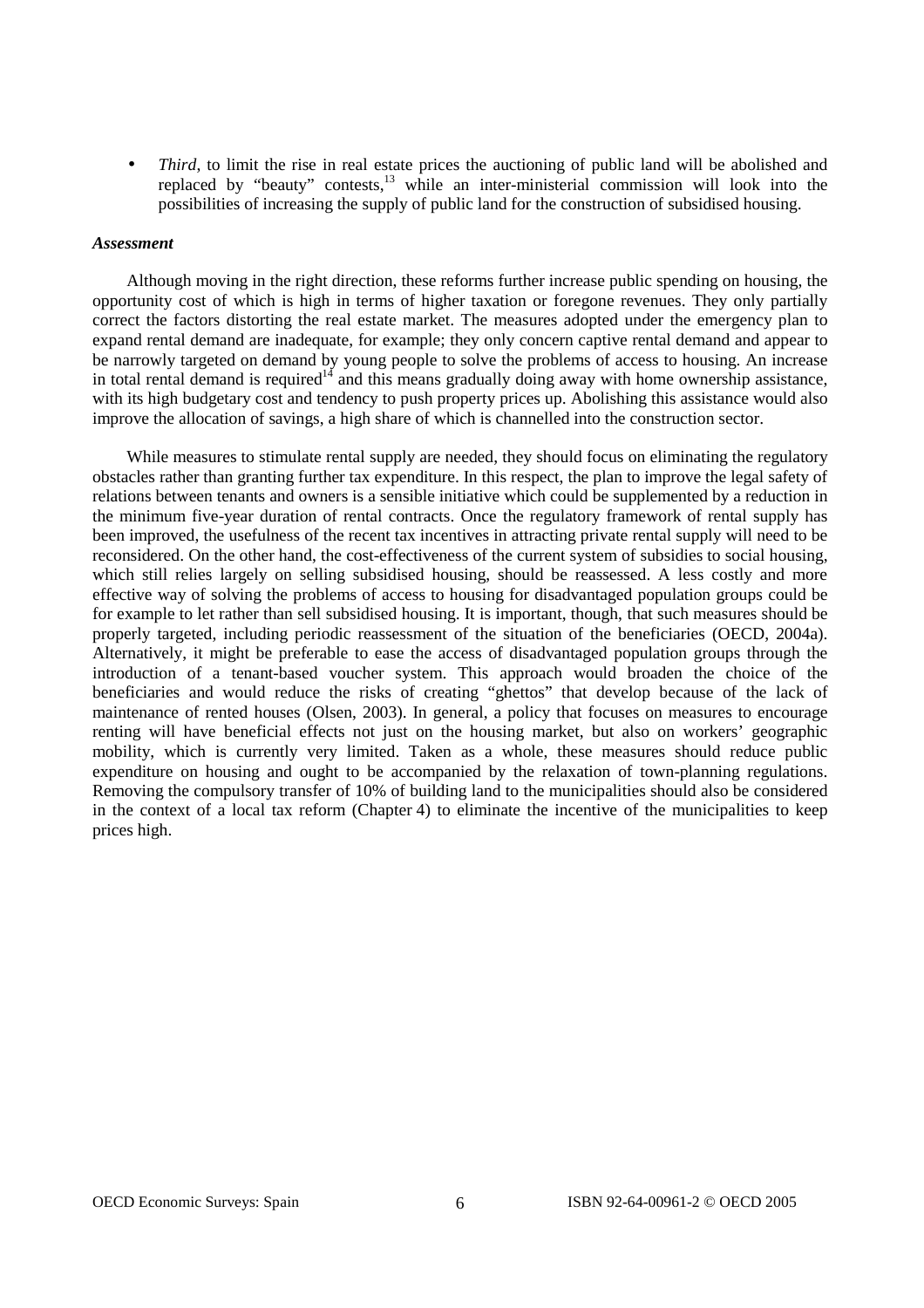### **NOTES**

- 1. In the late 1990s Spain was devoting more resources to housing policy (1.4% of GDP) than were other European countries (0.8% of GDP). Such international comparisons are, however, difficult to make and need to be interpreted with some caution (ECB, 2003).
- 2. Applying the reduced VAT rate of 7% to residential construction, instead of the normal rate of 16%, amounts to a revenue shortfall of  $\epsilon$  2.7 billion in 2005. Income tax relief on the purchase of a home amounts to  $\epsilon$  4.4 billion (including tax relief granted by regions). Housing plan assistance, which takes the form of direct grants or subsidised loans subject to a means test for the purchase of homes having specific characteristics in terms of size and price, represents about  $\epsilon$  1 billion.
- 3. Expenditure on housing as a proportion of household incomes is lower on average than in Europe. Although more Spanish households are owners and their financing costs are similar to those in other European countries, a larger proportion of them has finished paying for their homes (65.9% of households in Spain compared to 38.6% in Europe). Also, there are fewer people renting and average rents are lower as a percentage of income than in Europe (Pareja and San Martín, 2003).
- 4. The linkage between trends in the price of land and house prices has been emphasised, since the former cannot be mechanically identified as the cause of the rise in real estate prices. The price of land depends in fact on house price expectations, bearing in mind the amount of building that town-planning regulations allow on the plots in question. This interaction does not, however, call in question the central role played by the market for land (the supply of which is neither reproducible nor homogeneous, which gives landowners a certain monopoly power) in ensuring a flexible supply of housing.
- 5. In 1996, for example, the authorities simplified the method used to classify urban land and reduced from 15% to 10% the amount of the land that private promoters had to transfer to the municipalities for the construction of low-cost housing and amenities.
- 6. Some statistics suggest a recent easing of building land prices, the increase of which slowed substantially in 2002-03 after it had exceeded 30% per year on average in 2000-01 (Bank of Spain, 2004). There are however some doubts about the quality of these data.
- 7. The Boyer Act liberalised post-1985 rental contracts. In 1994, the minimum length of rental leases was set at 5 years. Nowadays, rents are initially negotiated freely and then indexed on the CPI for the life of the contract.
- 8. Bank of Spain estimates suggest that, between 1988 and 2003, the average return on property investment was 13½ per cent, which was higher than on stock market investments (9%) measured on the basis of the IBEX-35 index.
- 9. The proportion of empty dwellings is higher in provinces where the population has declined (Martínez Pagés and Llanos Matea Rosa, 2003). However, the high proportion of empty dwellings is probably somewhat overestimated in Spain because of the difficulty of distinguishing secondary from empty houses with the data collection techniques used for the census.
- 10. A far from negligible share of the housing stock let before 1985 is still subject to constraints requiring the extension of contracts and to rules limiting rent levels by comparison with market prices, even though the latter are progressively updated. According to Trilla and Carreras (2001), 50% of rental housing in Barcelona is subject to these rules.